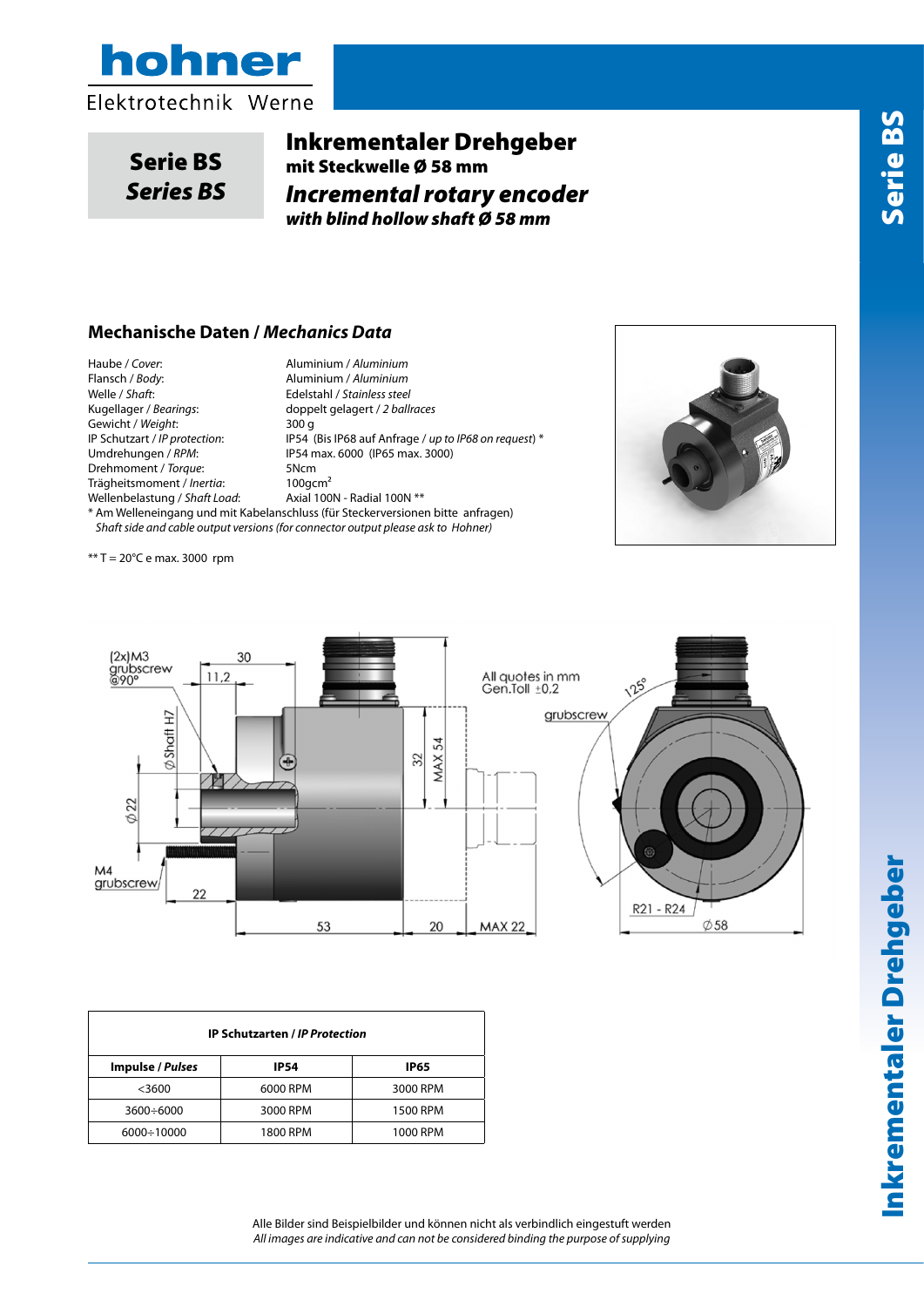

## **Ausgangssignale (cw) /**  *Output Signals*



## **Elektronische Daten /** *Electronics Data*

| Versorungsspannung / Power Supply: | 5/28 Volt, hängt von der Ausgangsschaltung ab<br>5/28 Volt, depends on the electronics circuit                                        |
|------------------------------------|---------------------------------------------------------------------------------------------------------------------------------------|
|                                    | max. Stromaufnahme / Current consumption: 40/80 mA, hängt von der Ausgangsschaltung ab<br>40/80 mA depends on the electronics circuit |
| Ausgangsbelastung / Load:          | 40 <sub>m</sub> A                                                                                                                     |
| Frequenz / Frequency:              | Bis zu 300 KHz, hängt von der Ausgangsschaltung ab /<br>up to 300 KHz, depends on the electronics circuit                             |
| Schutz/ Protections:               | Kurzschlussfest, Umkehrpolarität /<br>against short circuit, reversal polarity                                                        |
|                                    |                                                                                                                                       |

Betriebstemperatur / *Operating Temperature*: -20/+70°C

#### **Bestellbezeichnung /** *Ordering Code*

| <b>BS</b> | $\ast$                                                                                                                                                                    | ∗                                                                                                                                                                                               |                                                                                                                                                                           | $\ast$                                                                                                                                                                                                                                                                                                                            | $***$                                                                                                                                                                                                                                                                                                                                                                                                                                                               | $\prime$ | ****                           |
|-----------|---------------------------------------------------------------------------------------------------------------------------------------------------------------------------|-------------------------------------------------------------------------------------------------------------------------------------------------------------------------------------------------|---------------------------------------------------------------------------------------------------------------------------------------------------------------------------|-----------------------------------------------------------------------------------------------------------------------------------------------------------------------------------------------------------------------------------------------------------------------------------------------------------------------------------|---------------------------------------------------------------------------------------------------------------------------------------------------------------------------------------------------------------------------------------------------------------------------------------------------------------------------------------------------------------------------------------------------------------------------------------------------------------------|----------|--------------------------------|
|           | Welle<br><b>Shaft</b>                                                                                                                                                     | Ausgangsschaltungen<br><b>Output</b>                                                                                                                                                            |                                                                                                                                                                           | Anschlüsse<br><b>Connections</b>                                                                                                                                                                                                                                                                                                  | Optionen<br><b>Options</b>                                                                                                                                                                                                                                                                                                                                                                                                                                          |          | Auflösung<br><b>Resolution</b> |
|           | $7 = \emptyset$ 7 mm<br>$8 = \emptyset$ 8 mm<br>$0 = \emptyset$ 10 mm<br>$3 = \emptyset$ 11 mm<br>$2 = \emptyset$ 12 mm<br>$4 = \emptyset$ 14 mm<br>$1 = \emptyset$ 15 mm | $2 = AB$<br>$3 = A B0$<br>$N = AB+AB$<br>$P = ABO + ABO$<br>$B = AB$<br>$C = A B0$<br>$G = AB$<br>$H = A B0$<br>$5 = AB+AB$<br>$6 = AB0 + AB0$<br>$8 = AB+AB$<br>$9 = AB0 + AB0$<br>$S = AB+AB$ | PP11/28V<br>PP11/28V<br>PP11/28V<br>PP11/28V<br>OC11/28V<br>OC11/28V<br><b>NPN 11/28V</b><br><b>NPN 11/28V</b><br>LD5V<br>LD5V<br>LD5/12V<br>LD5/12V<br>LD15/24V(out 12V) | DIN <sub>5P</sub><br>$2 = 9414$ Rad<br>$0 = 9414$ Axi.<br>Kabel / Cable<br>$3 =$ Cable Rad.<br>$9 =$ Cable Axi.<br>MIL 7P<br>$4 = 9418$ Rad.<br>$6 = 9418$ Axi.<br>M2312P<br>$5 = 9416$ Rad.<br>$E = 9416$ Axi.<br><b>MIL10P</b><br>$7 = 9419$ Rad.<br>$8 = 9419$ Axi.<br>SUB-D 9p<br>$B = 9415$ Rad.<br>$A = 9415$ Axi.<br>M125p | $0 =$ Keine / None<br>$1 =$ Hoher 0 Impuls<br>High zero pulse<br>$Z = 0$ Impuls 180 $^{\circ}$<br>verknüpft mit A<br>Zero gated 180°<br>to A<br>$W = 0$ Impuls 90 $^{\circ}$<br>verknüpft mit AB<br>Zero gated 90°<br>to AB<br>$A = spezielle$<br>Belegung<br><b>Special</b><br>connections<br>$Y =$ Versorgungssp.<br>5/12V<br>bei NPN/OC/PP<br>Power supply<br>5/12V<br>for NPN/OC/PP<br>$U =$ Versorgunssp.<br>5/30V bei PP<br>Power supply<br>5/30V for outputs |          | max. 10.000                    |
|           |                                                                                                                                                                           | $T = AB0+AB0$<br>$K = AB0 + AB0$<br>$W = AB0 + AB0$                                                                                                                                             | LD15/24V(out 12V)<br>LD15/24 (out 5V)<br>Sin-Cos 1Vpp                                                                                                                     | $K = M12$ Rad.<br>$J = M12 Axi.$<br>M128p<br>$T = M12$ Rad.<br>$S = M12 Axi$ .                                                                                                                                                                                                                                                    | PP<br>Ver. Sin-cos<br>$S = 5$ Volt<br>$T = 8/24$ Volt                                                                                                                                                                                                                                                                                                                                                                                                               |          |                                |

**Option U:** Ausgangspegel kompatibel mit TTL / *outputs levels compatible TTL* • *Low* Ausgangspegel <0.5V • *High* Ausgangspegel > +VCC-1,9V